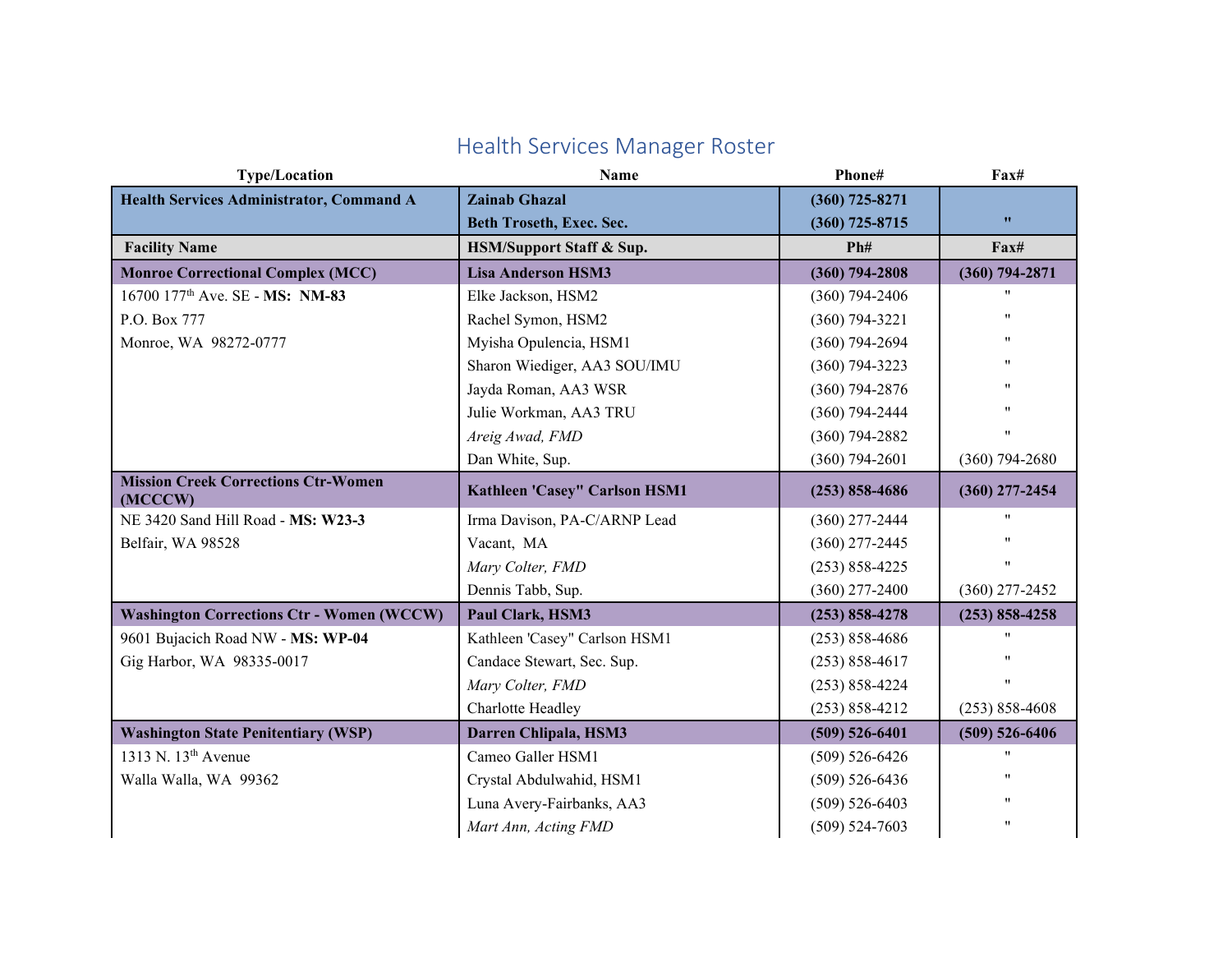|                                               | Donald Holbrook, Sup.               | $(509) 526 - 6300$          | $(509) 526 - 6444$ |
|-----------------------------------------------|-------------------------------------|-----------------------------|--------------------|
| <b>Health Services Administrator, Command</b> | <b>Kathy Reninger,</b>              | $(360)$ 725-8837            | $(360) 586 - 9060$ |
|                                               | Hailey Burgess, Exec. Sec.          | $(360)$ 725-8718            | $\bullet$          |
| <b>Facility Name</b>                          | <b>HSM/Support Staff &amp; Sup.</b> | PH#                         | Fax#               |
| <b>Clallam Bay Corrections Ctr (CBCC)</b>     | <b>Katrina Henry, HSM2</b>          | $(360)$ 203-1350            | $(360)$ 203-1359   |
| 1830 Eagle Crest Way                          | Jacqueline Ahrens, HSM1             | $(360)$ 203-1351            |                    |
| Clallam Bay, WA 98326                         | VACANT, Sec. Supv                   | $(360)$ 203-1355            |                    |
|                                               | William Aurich, FMD                 | $(360)$ 203-1354            | $(541)$ 999-5012   |
| Front Desk (360) 203-1353                     | Jeri Boe, Sup.                      | $(360)$ 203-3201            |                    |
| <b>Larch Corrections Ctr (LCC)</b>            | <b>Casey Carlson, HSM1</b>          | $(360)$ 427-4686            | $(360) 686 - 3967$ |
| 15314 NE Dole Valley Rd.                      | Shaun Smith PA-C/HCA                | $(360)$ 260-6300 x<br>41362 | $^{\prime\prime}$  |
| Yacolt, WA 98675-9531                         | Lisa Cramer, MA                     | $(360)$ 260-6300 x<br>73693 | 11                 |
|                                               | Frank Longano, FMD                  | $(360)$ 725-8731            | 11                 |
|                                               | JC Miller, Sup.                     | $(360)$ 260-6300 x<br>73635 | $(360)$ 260-6298   |
|                                               |                                     |                             |                    |
| <b>Maple Lane Corrections Center (MLCC)</b>   | <b>Norm Goodenough, HSM3</b>        | $(360) 664 - 3382$          | $(360) 586 - 9060$ |
| 20311 Old Hwy 9 Centralia, WA 98531           | Hannah Loose, AA3                   | $(360) 664 - 3405$          |                    |
| <b>Olympic Corrections Ctr (OCC)</b>          | <b>Jacqueline Ahrens, HSM1</b>      | $(360)$ 374-7134            | $(360)$ 374-7000   |
| 11235 Hoh Mainline                            | Alvin Massenburg PA-C/ARNP -        | $(360)$ 374-7131            |                    |
| Forks, WA 98331                               | Luella Hutto, MA                    | $(360)$ 374-7134            | $^{\prime\prime}$  |
|                                               | William Aurich, FMD                 | $(360)$ 203-1354            | $(541)$ 999-5012   |
|                                               | Jason Bennett, Sup.                 | $(360)$ 374-7001            | $(360)$ 374-9217   |
| <b>Washington Corrections Ctr (WCC)</b>       | Julie Lee, HSM3                     | $(360)$ 427-4686            | $(360)$ 437-4654   |
| W 2321 Dayton Airport Road                    | Kathleen 'Casey" Carlson HSM1       | $(360)$ 427-4592            |                    |
| P.O. Box 900 - MS: WS-01                      | Mandy Taylor Sec Sup.               | $(360)$ 427-4649            |                    |
| Shelton, WA 98584-6319                        | John Rodakowsk, FMD                 | 360-426-4433 x5671          | $^{\prime\prime}$  |
|                                               | Dean Mason, Sup.                    | $(360)$ 427-4696            | $(360)$ 427-4612   |
| <b>Health Services Administrator, Command</b> | <b>Ronna Cole</b>                   | $(360)$ 725-8263            | $(360) 586 - 9060$ |
|                                               | <b>Becky Davidson, Exec. Sec</b>    | $(360)$ 725-8717            | w                  |